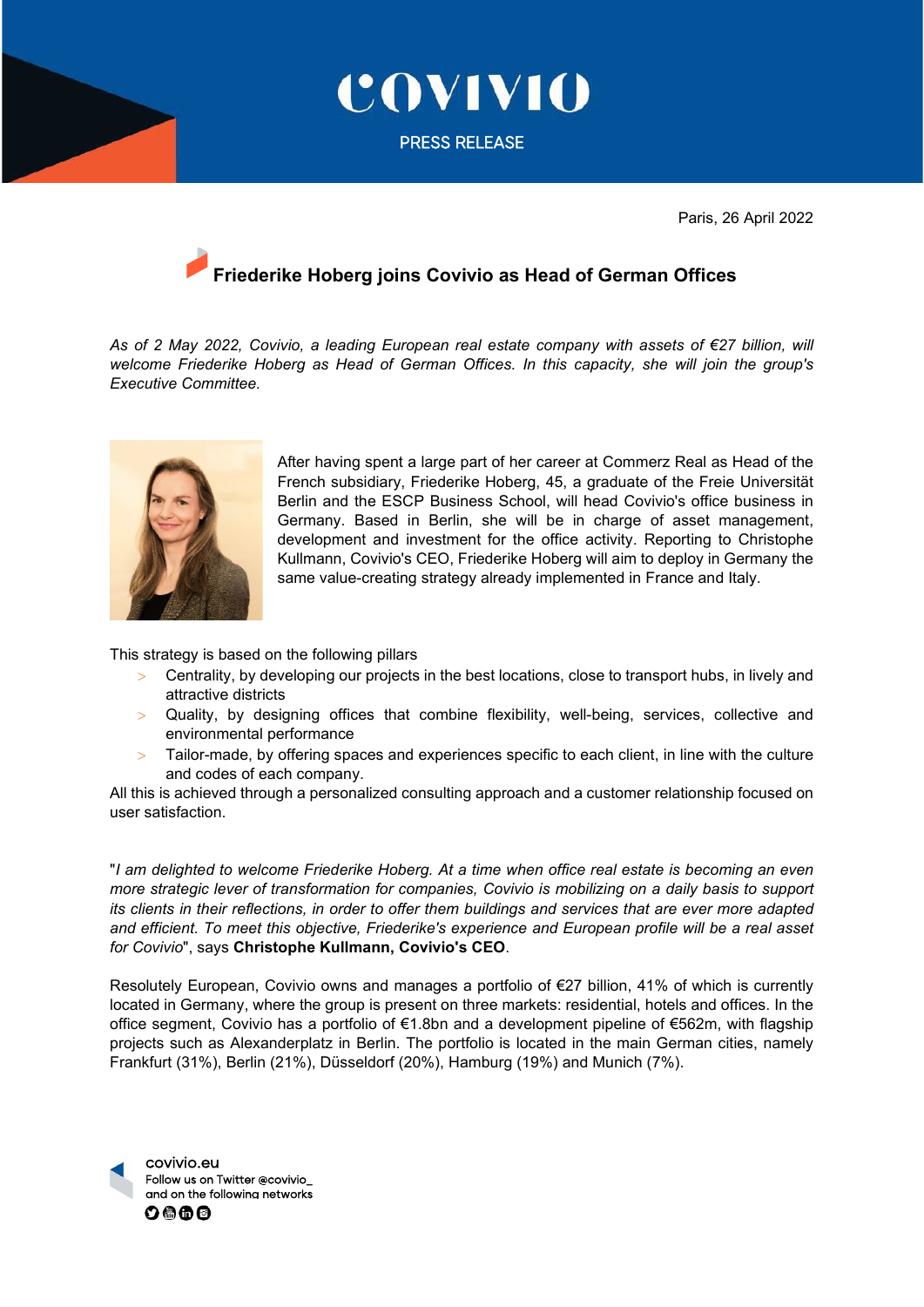### COVIVIO PRESS RELEASE

**The Covivio Executive Committee, which is responsible for steering the Group's strategy, is now composed of:** 

- > Christophe Kullmann, Chief Executive Officer
- > Olivier Estève, Deputy CEO
- > Marjolaine Alquier de l'Epine, Risk, Compliance, Audit and Internal Control Director
- > Paul Arkwright, Chief Financial Officer
- > Alexei Dal Pastro, CEO Italy
- > Daniel Frey, CEO Germany
- > Laurie Goudallier, Chief Transformation Officer
- > Friederike Hoberg, Head of German Offices
- > Yves Marque, Chief Corporate Officer
- > Tugdual Millet, CEO Hotels
- > Barbara Pivetta, Group Risk Manager
- > Marielle Seegmuller, Operations Director France



### **Press Relations**

Géraldine Lemoine Tél : + 33 (0)1 58 97 51 00 [geraldine.lemoine@covivio.fr](mailto:geraldine.lemoine@covivio.fr)

Louise-Marie Guinet Tél : + 33 (0)1 43 26 73 56 [covivio@wellcom.fr](mailto:covivio@wellcom.fr)

#### **Investor Relations** Paul Arkwright Tél : + 33 (0)1 58 97 51 85 [paul.arkwright@covivio.fr](mailto:paul.arkwright@covivio.fr)

Quentin Drumare Tél : + 33 (0)1 58 97 51 94 [quentin.drumare@covivio.fr](mailto:quentin.drumare@covivio.fr)